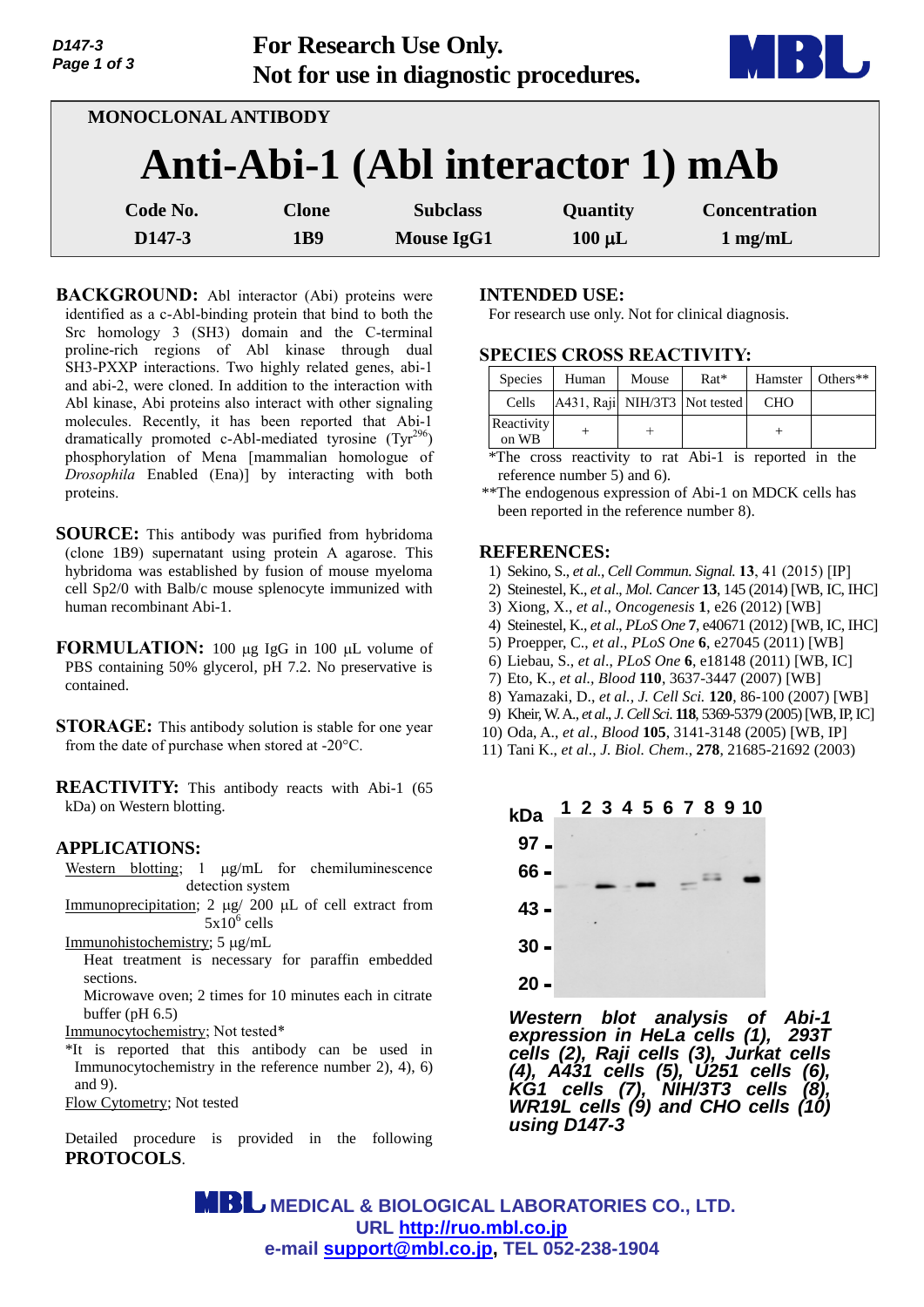# **PROTOCOLS:**

### **SDS-PAGE & Western Blotting**

- 1) Wash the cells 3 times with PBS and suspend with 10 volume of cold Lysis buffer (50 mM Tris-HCl, pH 7.2, 250 mM NaCl, 0.1% NP-40, 2 mM EDTA, 10% glycerol) containing appropriate protease inhibitors. Incubate it at 4°C with rotating for 30 minutes, then sonicate briefly (up to 10 seconds).
- 2) Centrifuge the tube at 12,000 x g for 10 minutes at  $4^{\circ}$ C and transfer the supernatant to another tube. Measure the protein concentration of the supernatant and add the cold Lysis buffer to make 8 mg/mL solution.
- 3) Mix the sample with equal volume of Laemmli's sample buffer.
- 4) Boil the samples for 2 minutes and centrifuge. Load 10  $\mu$ L of the sample per lane in a 1 mm thick SDS-polyacrylamide gel for electrophoresis.
- 5) Blot the protein to a polyvinylidene difluoride (PVDF) membrane at 1 mA/cm<sup>2</sup> for 1 hour in a semi-dry transfer system (Transfer Buffer: 25 mM Tris, 190 mM glycine, 20% MeOH). See the manufacture's manual for precise transfer procedure.
- 6) To reduce nonspecific binding, soak the membrane in 10% skimmed milk (in PBS, pH 7.2) for 1 hour at room temperature, or overnight at 4°C.
- 7) Incubate the membrane with primary antibody diluted with PBS, pH 7.2 containing 1% skimmed milk as suggest in the **APPLICATIONS** for 1 hour at room temperature. (The concentration of antibody will depend on the condition.)
- 8) Wash the membrane with PBS (5 minutes x 6 times).
- 9) Incubate the membrane with 1:10,000 Anti-IgG (Mouse) pAb-HRP (MBL; code no. 330) diluted with 1% skimmed milk (in PBS, pH 7.2) for 1 hour at room temperature.
- 10) Wash the membrane with PBS (5 minutes x 6 times).
- 11) Wipe excess buffer on the membrane, then incubate it with appropriate chemiluminescence reagent for 1 minute. Remove extra reagent from the membrane by dabbing with paper towel, and seal it in plastic wrap.
- 12) Expose to an X-ray film in a dark room for 5 minutes. Develop the film as usual. The condition for exposure and development may vary.

(Positive controls for Western blotting; A431, Raji, NIH/3T3 and CHO)

## **Immunoprecipitation**

- 1) Wash the cells 3 times with PBS and suspend with 10 volume of cold Lysis buffer (50 mM Tris-HCl pH 7.2, 250 mM NaCl, 0.1% NP-40, 2 mM EDTA, 10% glycerol) containing appropriate protease inhibitors. Incubate it at 4°C with rotating for 30 minutes, then sonicate briefly (up to 10 seconds)
- 2) Centrifuge the tube at 12,000 x g for 10 minutes at  $4^{\circ}$ C and transfer the supernatant to another tube.
- 3) Add primary antibody as suggest in the **APPLICATIONS** into 200 µL of the supernatant. Mix

well and incubate with gentle agitation for 30-120 minutes at  $4^{\circ}$ C. Add 20 µL of 50% protein A agarose beads resuspended in the cold Lysis buffer. Mix well and incubate with gentle agitation for 1 hour at 4°C.

- 4) Wash the beads 3-5 times with the cold Lysis buffer (centrifuge the tube at 2,500 x g for 10 seconds).
- 5) Resuspend the beads in 20  $\mu$ L of Laemmli's sample buffer, boil for 3-5 minutes, and centrifuge for 5 minutes. Use 10 µL/lane for the SDS-PAGE analysis. (See **SDS-PAGE & Western blotting.)**

(Positive control for Immunoprecipitation; Raji)



*Immunoprecipitation of Abi-1 from Raji cells with D147-3 (2,3) or mouse IgG (4). After immunoprecipitated with the antibody, immunocomplex was fon SDS-PAGE and*<br>ed with anti-Abi-1 *immunoblotted* with anti-<br>monoclonal antibody (D147-3). *monoclonal antibody (D147-3). Raji crude lysate was resolved in lane 1*

### **Immunohistochemical staining for paraffin-embedded sections : SAB method**

- 1) Deparaffinize the sections with Xylene 3 times for 3-5 minutes each.
- 2) Wash the slides with Ethanol 3 times for 3-5 minutes each.
- 3) Wash the slides with PBS 3 times for 3-5 minutes each.
- 4) Heat treatment
	- Heat treatment by microwave oven:

Place the slides put on staining basket in 500 mL beaker with 500 mL citrate buffer (pH 6.5). Cover the beaker with plastic wrap, then process the slides 2 times for 10 minutes each at 500 W with microwave oven. Let the slides cool down in the beaker at room temperature for about 40 minutes.

- 5) Remove the slides from the citrate buffer and cover each section with  $3\%$  H<sub>2</sub>O<sub>2</sub> for 10 minutes at room temperature to block endogenous peroxidase activity. Wash 3 times in PBS for 5 minutes each.
- 6) Remove the slides from PBS, wipe gently around each section and cover tissues with Protein Blocking Agent (Ultratech HRP Kit; IMMUNOTECH, code no. IM-2391) for 5 minutes to block non-specific antibody staining. Do not wash.
- 7) Tip off the blocking buffer, wipe gently around each